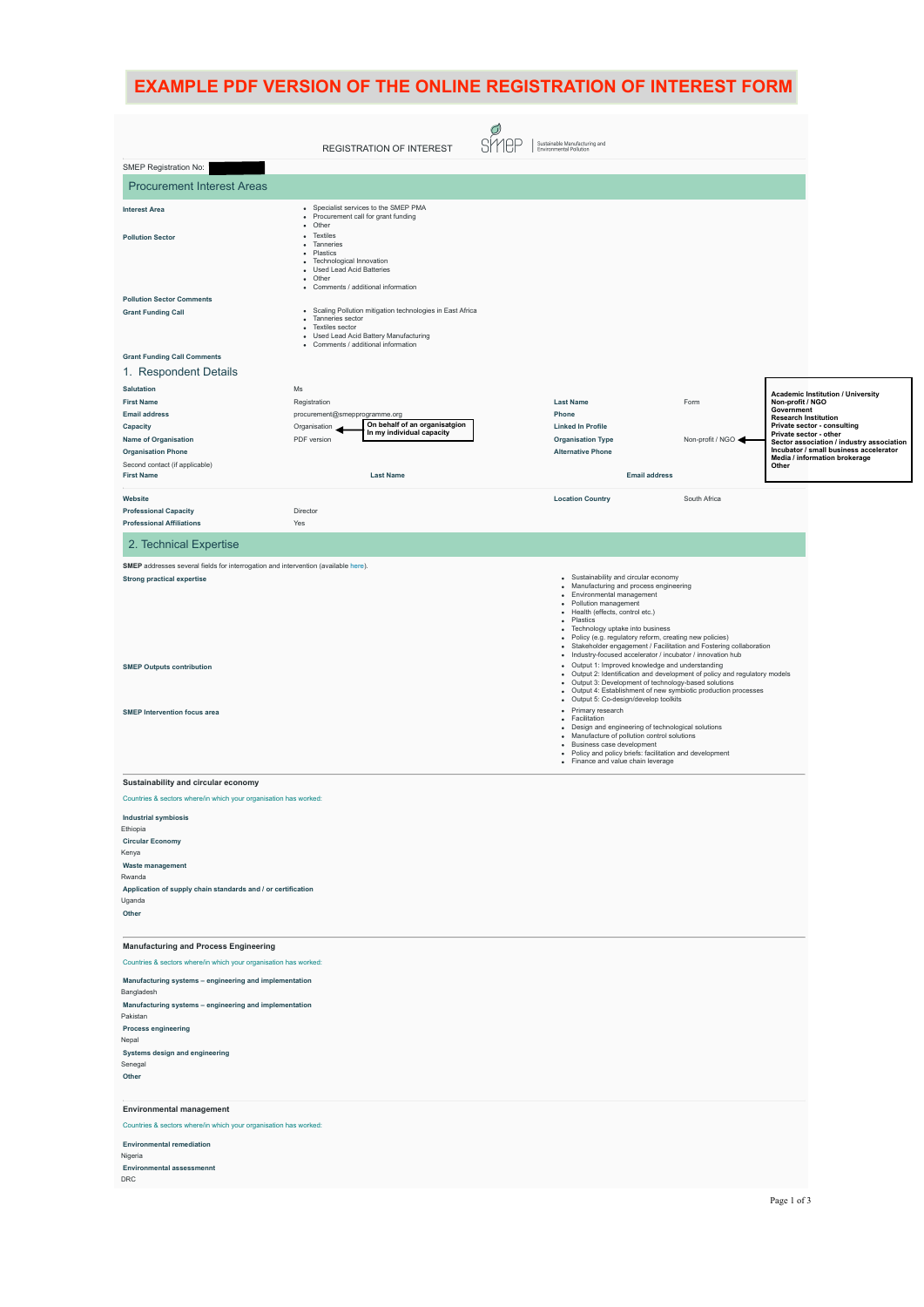**Environmental standards (including monitoring and enforcement)** Bangladesh **Environmental engineering** Tanzania **Environmental impact assessment** Ghana **Environmental risk management** Zambia **Other**

## **Pollution management**

Countries & sectors where/in which your organisation has worked:

**Air pollution control technologies** Tanzania **Water pollution control technologies** Zambia **Water remediation technologies** Kenya **Soil remediation technologies** Senegal **Other**

## **Health (effects, control etc)**

Countries & sectors where/in which your organisation has worked:

**Health impacts of pollution** Nigeria **Public health issues related to pollution** DRC **Occupational health issues related to pollution** Ethiopia **Other**

#### **Plastics**

**Other**

Countries & sectors where/in which your organisation has worked:

**olutions for plastics – redesign and innovation** Senegal **Solutions for plastics – reduction, reuse, and recycling** Bangladesh

### **Technology uptake into business**

Countries & sectors where/in which your organisation has worked: **Appropriate technology for small business** Nigeria **Business models for pollution control uptake within value chains / supply chains** Rwanda **Technology transfer / business model replication** Pakistan **Scaling of technology uptake** Nepal **Other**

# **Policy**

Countries & sectors where/in which your organisation has worked: **Fiscal incentives for pollution control**

Zambia **Environmental/manufacturing/ health legislation, regulation** DRC **Environmental policy** Ethiopia **Health policy** Ghana **Other**

# **Stakeholder engagement, Facilitation and Fostering collaboration**

Countries & sectors where/in which your organisation has worked: **Stakeholder consultation** Kenya **Conflict resolution** Nigeria **Facilitating collaborative processes with diverse stakeholder groups** Rwanda **Other**

### **Industry-focused accelerator/incubator/innovation hub**

Countries & sectors where/in which your organisation has worked:

**Focus on scaling existing company (accelerator)** Rwanda

**Focus supporting green economy solution providers**